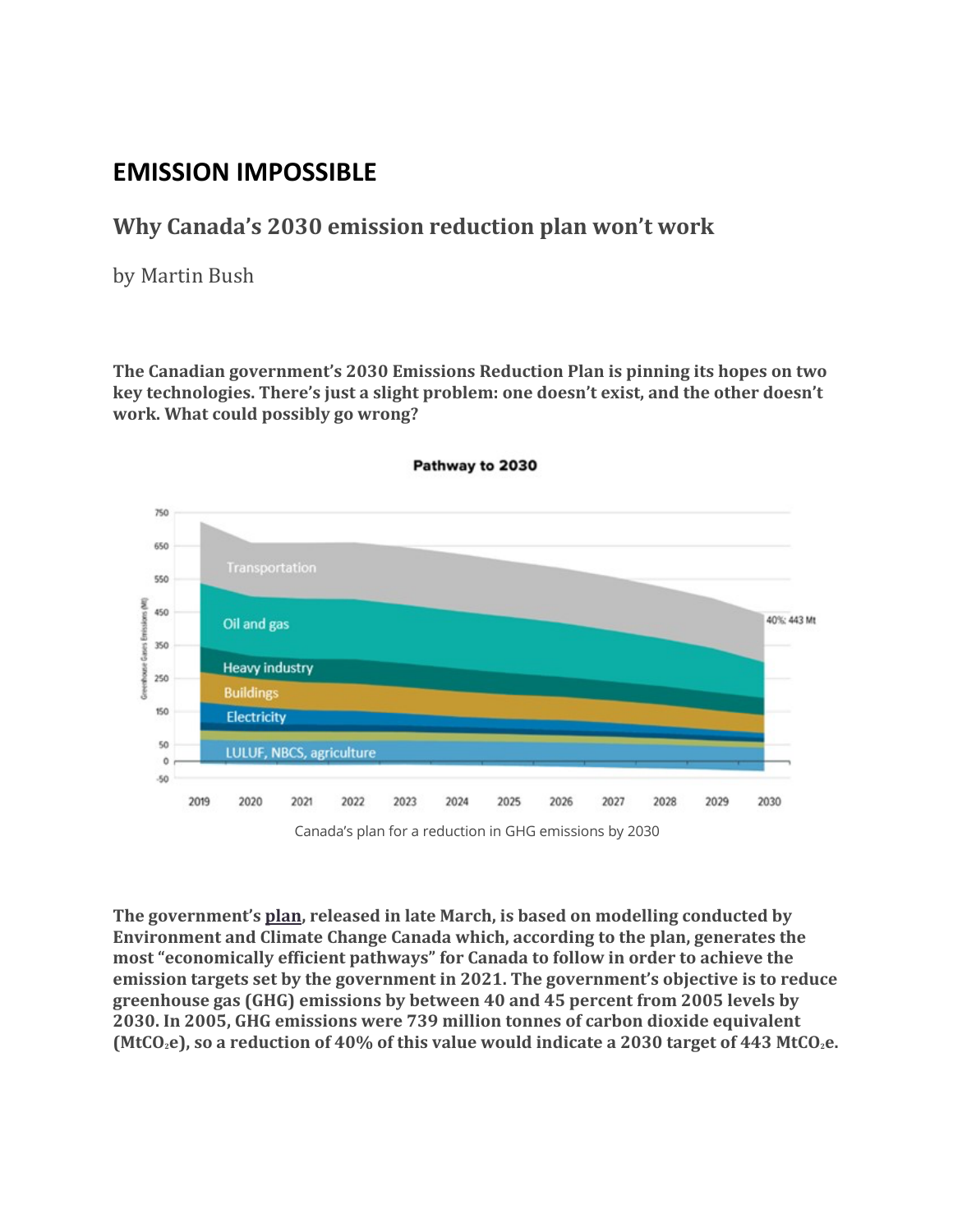**The ERP takes a sectoral approach, outlining a suite of actions and, in most cases, substantial funding for each of the seven sectors reviewed. These are (in decreasing order of their contribution to Canada's GHG emissions).**

- § **Oil and gas, 26%**
- § **Transportation, 25%**
- § **Buildings, 12%**
- § **Heavy industry, 11%**
- § **Agriculture, 10%**
- § **Electricity. 8%**
- § **Waste and other, 7%**

**The three largest GHG emitters are the oil and gas sector, transportation, and buildings, which together account for almost two-thirds of Can**ada's **emissions**. **But there's a problem: between 2005 and 2019,** *each of these three sectors significantly increased their GHG emissions.*

- § **Oil and gas by 19.4%**
- § **Transportation by 16.3%**
- § **Buildings by 8.3%**

**Agriculture showed little change; electricity, heavy industry, waste and 'other' all recorded a reduction in emissions. The largest decline was in the electricity sector, which registered a 48% decrease in emissions from 2005 to 2019, mainly due to the closure of a number of coal-fired power plants in several provinces.**

**The principal question is therefore this: how does the government intend to reverse this trend for these three key sectors—each of which has** *increased* **its emissions over the last fifteen years.**

## **Oil and gas**

**Although the emission intensity of oil and gas production in Canada has declined, the increased production over the last several decades from the tar sands in Alberta has far outpaced this decline.**

**It is not clear how the government intends to reverse this trend. In fact, the government apparently believes that the reduction in emissions has already begun; the ERP states: "Canada's oil sector will need to continue to drive down emissions and costs to remain competitive." But there is absolutely no sign that GHG emissions from the oil and gas sector are declining.**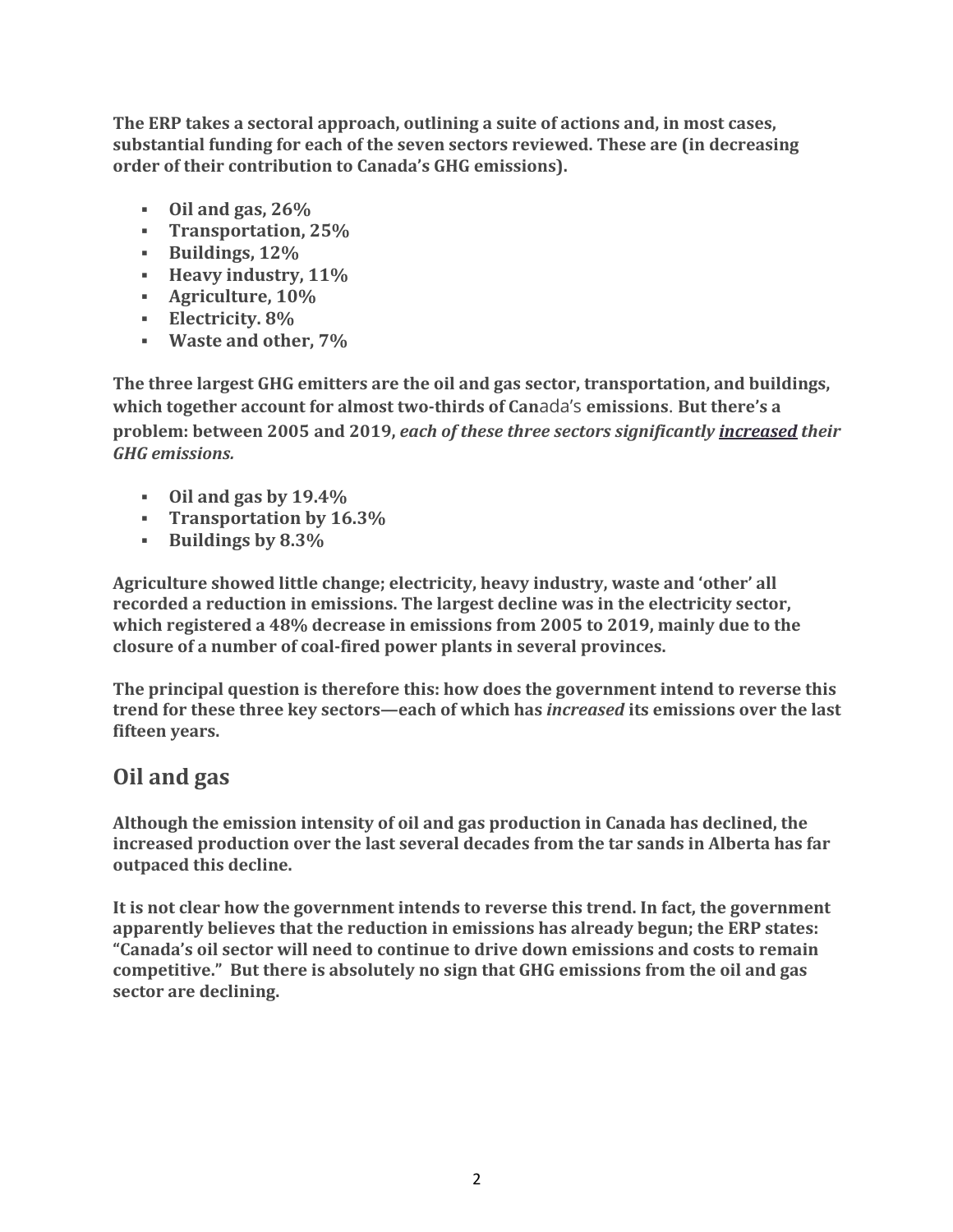

#### **CANADA OIL CARBON INTENSITY VS GLOBAL AVERAGE**

**Rather than directly address the central question of how to reduce GHG emissions from the sector, the ERP prefers to focus on the carbon intensity of each barrel of oil produced by the industry. The report then presents what is perhaps the most ridiculous graphic ever published in a Canadian government document.**

T**he ERP asks us to believe that the carbon intensity of Canada's oil production will miraculously take a nosedive some time around 2025 and rapidly drop down to way below the global average. The text that accompanies this graph does not say how this feat is to be achieved, only that "the federal measures outlined in this plan will ensure that Canadian oil and gas production becomes less emissions intensive." But reducing the carbon intensity of each barrel of oil counts for little if the number of barrels being produced continues to rise; and that appears to be the case: the Canada Energy Regulator's 'evolving policy' forecast is for Canada's crude oil production to increase by 24.3 % from 2020 to 2030; most of this production will come from Alberta.**

**To meet the 2030 target, the government's plan to reduce emissions from the oil and gas sector relies on four lines of action**:

- § **Capping emissions,**
- § **Advancing carbon capture, storage and utilization,**
- § **Further reducing methane emissions,**
- § **Eliminating subsidies for fossil fuel.**

**Capping emissions: the problem here is that the report doesn't say what the cap is; only that the government is "considering a range of options to achieve these emissions reductions." Measures to cap emissions from the oil and gas sector, if strictly applied and**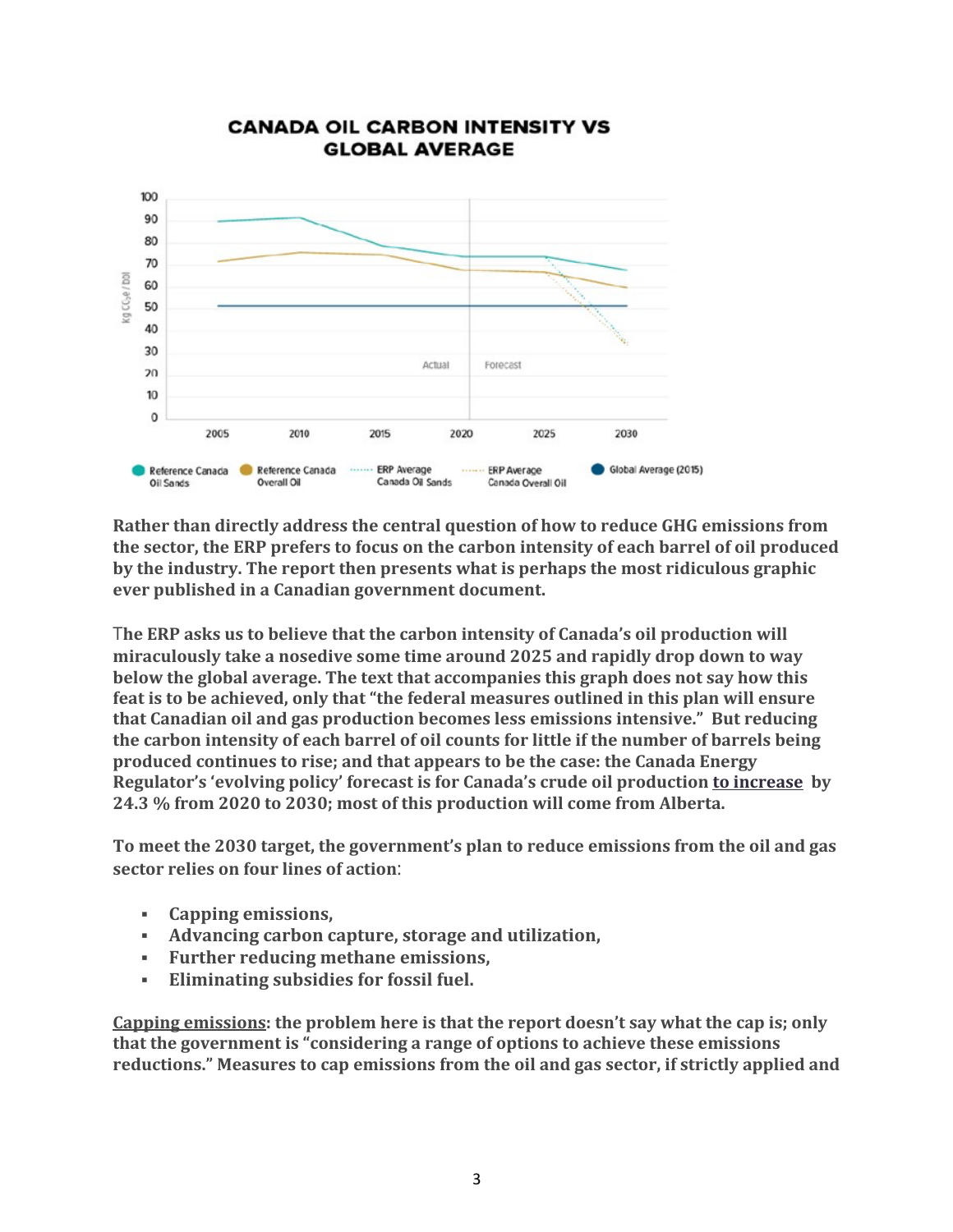**legally enforceable, would show that the government is serious about reducing** emissions from the sector. It all depends, of course, on the level of the cap; but for the **moment the government is silent on this question.**

**Advancing carbon capture, storage and utilization. Generally referred to as CCUS (or CCS if only storage is proposed), considerable financial resources are being directed to improving the performance of this technology; but despite the millions of dollars invested so far in research and development there is little to show for it. The Quest plant operated by Shell in Alberta has achieved only modest amounts of carbon capture (less than** 50%) when emissions from the complete process including  $CO<sub>2</sub>$  absorption, **compression, pumping, and storage are taken into account. Companies seeking government funding have regularly asserted that 95% of CO2 can be captured, but this performance has yet to be demonstrated and does not take into account the emissions from the full range of engineering processes involved, including the upstream fugitive emissions of methane—a much stronger greenhous**e **gas than carbon dioxide.**

I**n an unprecedented move, in January this year, over 400 Canadian university professors and colleagues wrote an open letter to Chrystia Freeland, Deputy Prime Minister and Minister of Finance, urging the government not to introduce an investment tax credit for CCUS, stating that the technology is neither "economically sound nor proven at scale, with a terrible track record and limited potential to deliver significant, cost-effective emissions reductions."**

**A recent review by the Institute for Energy Economics and Financial Analysis of 27 carbon capture projects currently operating around the world found that "no natural gas-fired electrical power plant in the entire world currently uses CCS and none are expected to open until 2025. Moreover, natural gas combustion is expected to require greater energy input than coal combustion to achieve a high capture rate." It is entirely possible that the deployment of carbon capture and storage technology results in absolutely no reduction in GHG emissions if fossil fuels are the source of thermal energy and electrical power for the process.**

**Further reducing methane emissions. Several recent scientific publications have shown that the emissions of methane from oil and gas operation are much larger than many government agencies have reported. Given the high value of the 'global warming potential' of methane, the reduction of these emissions from the oil sands installations is a priority. But the ERP provides no details about how this is to be accomplished, except for proposing that the approach should be 'holistic'. In practice, reducing fugitive emissions of methane from bitumen processing and upgrading is difficult because leaks and losses emanate from a multitude of dispersed sources in and around the highpressure network of pipes conveying the gas. Moreover, methane is colourless and odourless, which makes emissions hard to identify and control.**

**Eliminating subsidies for fossil fuels. The Canadian government has been promising to eliminate fossil fuel subsidies for years, so a repetition of this supposed commitment is almost meaningless. Moreover, the government's commitment is only to reduce or**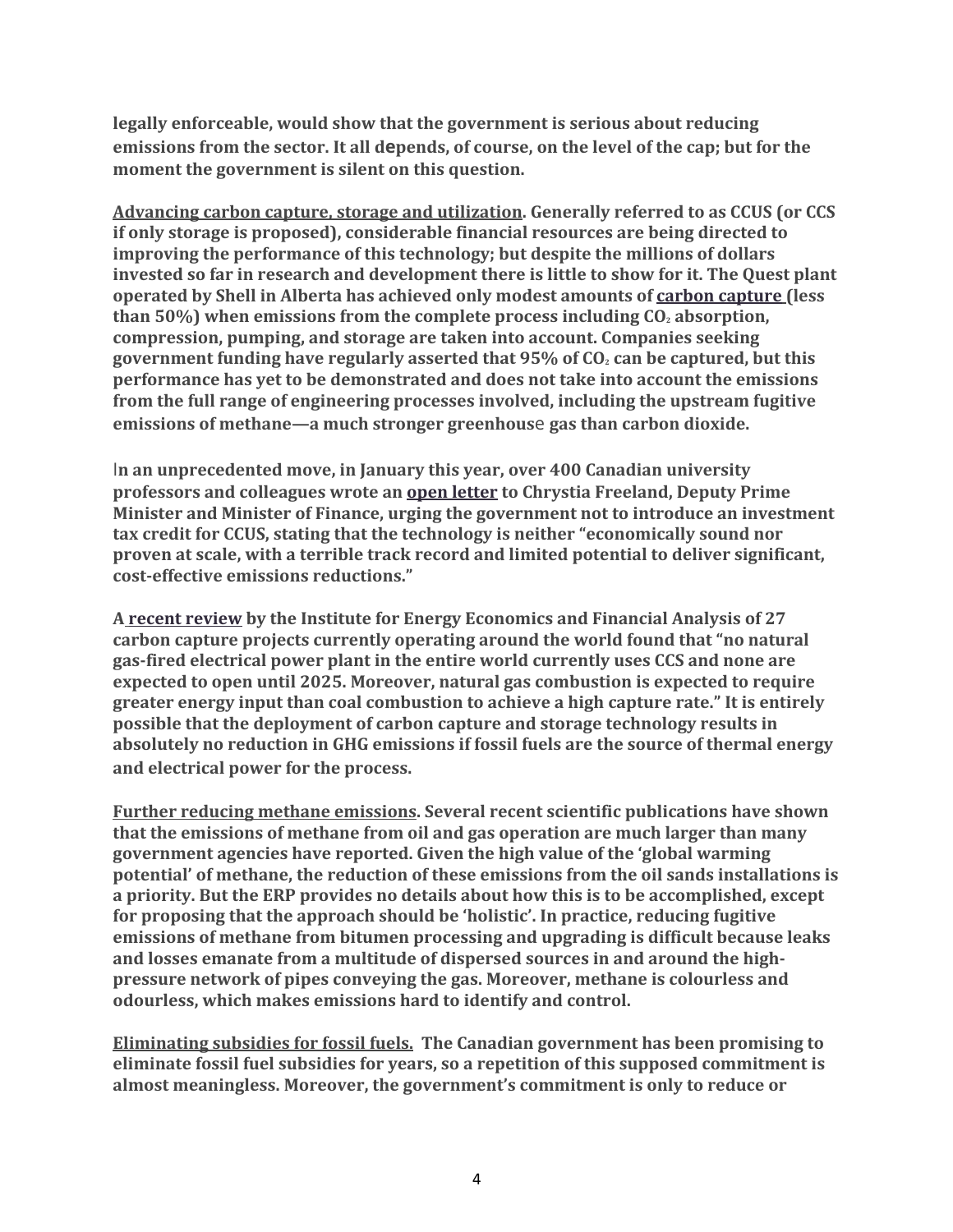**eliminate 'inefficient' subsidies, but since this characteristic is not defined it allows the government to take absolutely no action, arguing that no 'inefficient' subsidies have yet been identified.**

**The government's plan to reduce emissions from the oil and gas sector by 2030 is almost certain to fail if the production of crude oil continues to increase—which is precisely the scenario forecast by the CER in its 'evolving policies' model.**

### **Transportation**

**According to the ERP, the emissions from transportation are only slightly less than emissions from the oil and gas sector, but the report notes that, regionally, transportation is the highest source of emissions in the majority of provinces and territories. Unsurprisingly, most emissions, 81%, come from road vehicles, the majority of which are still powered by internal combustion engines (ICE). A rapid transition to electric vehicles is clearly the key to substantially reducing emissions from this sector.**



**2019 CANADA'S TRANSPORTATION EMISSIONS (Mt CO<sub>2</sub>e)** 

**The ERP sets out the measures that the government has taken so far, and what is planned for the future. There is no doubt that the transition to electric vehicles (EV) is**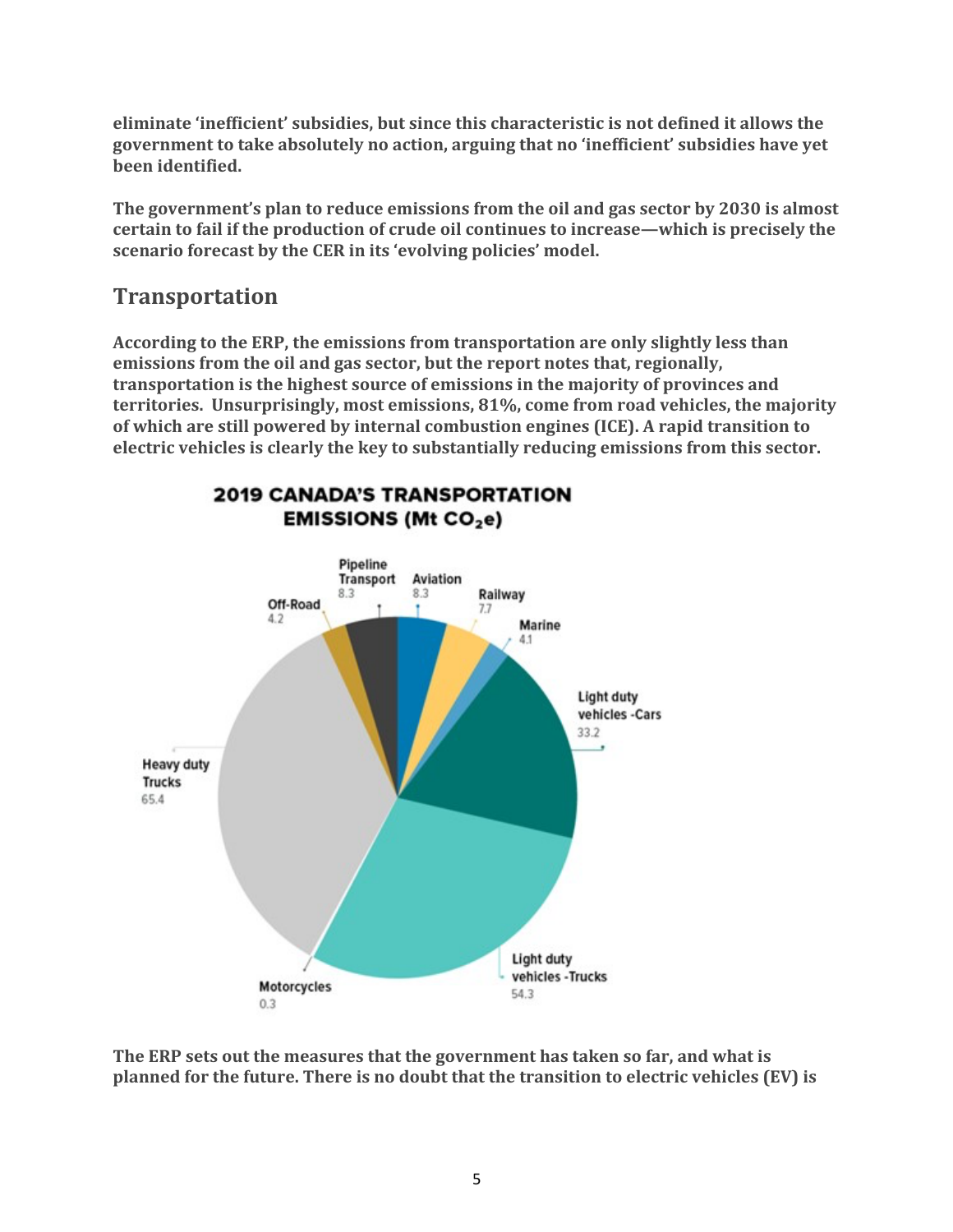**well underway in Canada. The question is whether the government is doing enough to expedite this essential transformation of the transport sector.**

**Canada's 'zero emission vehicle' (ZEV) market share for light duty vehicles increased from 3.1 % in 2019 to 5.6% in 2021. Over 94% of sales are in just three provinces: British Columbia, Ontario, and Quebec. But there is clearly room for improvement. According to the ERP, over half of dealerships in Canada do not have ZEVs available to purchase or test-drive and only 13% of small businesses and 19% of large businesses have adopted some form of zero emission vehicles.**

**The government commitments include a range of measures that promote EVs and their charging infrastructure, including a mandate that 100% of light-duty vehicle sales will be zero emission vehicles (ZEVs) by 2050**.

**But the ERP does not set any targets for the reduction in emissions; only sales targets are set and, for MHDVs, only where this is judged to be 'feasible'. Since feasibility is not defined, It is difficult to accurately predict the reduction of GHG emissions resulting from the government's portfolio of measures promoting the sale of zero emission vehicles.**

**The ERP correctly notes that "building a zero-emission public transit system across Canada is a key step to cutting emissions, while helping people get around faster, safer and cheaper." However, the report is silent when it comes to funding: none of the seven 'additional investments' in the transport sector proposed in the ERP relates to public transit—only to ZEVs and their charging infrastructure.**

**The lack of funding for public transit systems across Canada is a striking omission in the ERP. Although strong support for the transition to zero emission vehicles and their charging infrastructure is a priority, the development of extensive, fully electrified public transit systems is equally important. While the widespread adoption of ZEVs will keep urban air cleaner and reduce pollution, cities need more green spaces and pedestrian areas, and fewer inner-city roads and multi-lane highways congested with cars and heavy-duty vehicles—even if they are all electric.**

## **Buildings**

**Buildings account for 12% of Canada's GHG emissions; however, when off-site electricity generation is factored in, the sector accounts for about 17% of emissions. Over 85% of the emissions are generated by water and space heating due to the widespread use of natural gas as fuel.**

**Strict building codes that ensure that buildings are extremely energy-efficient is the key measure for reducing emissions from the sector. However, under Canada's constitution, provinces and territories regulate the design and construction of new houses and buildings. While the national model codes (building, fire, plumbing, and energy codes) are prepared centrally under the direction of the Canadian Commission on Building and Fire Codes, the adoption and enforcement of the codes are the responsibility of the provincial and territorial jurisdictions.**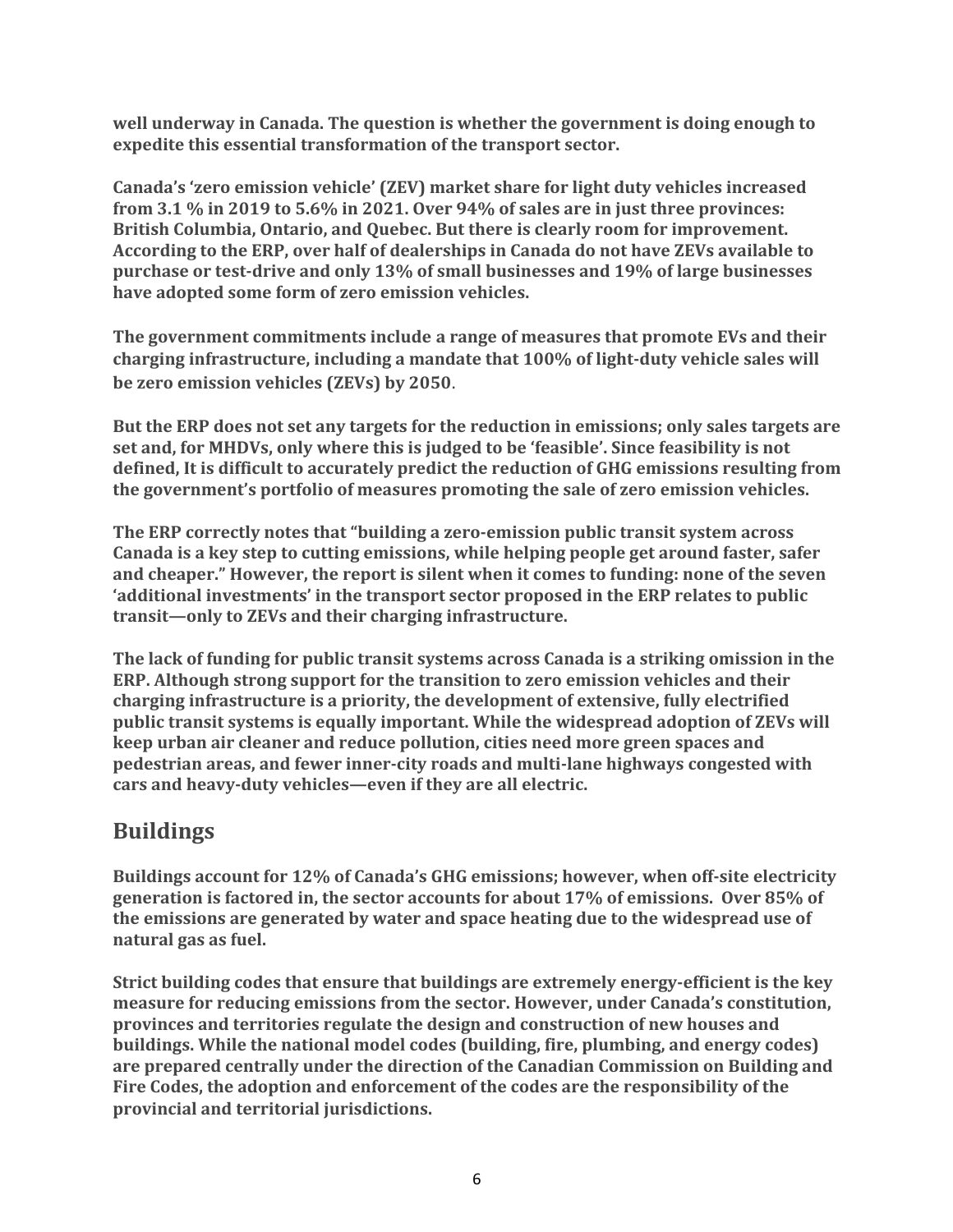**A range of government actions are proposed to help reduce emissions from the building sector. However, no targets are proposed, either for the number of property owners accessing grants programs for retrofits, or in terms of the reduction of GHG emissions from the sector. Given that the number of buildings in Canada is presumably increasing, driven by demographic trends and economic growth, it is a dubious claim for the government to assert without any supporting data that emissions from the buildings sector will decline from now until 2030.**

# **A failing plan**

**If the government's 2030 Emission Reduction Plan is to lead to at least a 40% reduction in Canada's total GHG emission by 2030, it is essential that the measures proposed in the plan offer convincing evidence that the three sectors profiled above: oil and gas, transportation, and buildings, will each lead to emission reductions close to or exceeding this level. But this is clearly not the case.**

**For the oil and gas sector, a very high level of performance of a still unproven technology, carbon capture and storage, is a** *sine qua non* **for the sector to achieve a significant reduction in emissions. All the evidence from a wide variety of sources suggests that CCS technology is not going to result in any significant reduction in emissions for the industry. Not by 2030 and perhaps not ever, when the full extent of GHG emissions over the entire process, from fossil fuel extraction to the underground storage of carbon dioxide is taken into account. The declining carbon intensity of oil production in Canada doesn't change the fact that the oil and gas sector will** *always* **produce emissions of greenhouse gases. It is physically impossible to extract, convey, and process hydrocarbon fuels without producing emissions of methane and carbon dioxide and, if the fuels are produced by mining bitumen in Alberta, very considerable disruption and degradation of the local environment.**

**For the transportation sector, there is no doubt that the transition to zero emission vehicles is underway. But the uptake of electric vehicles in Canada lags far behind the adoption of EVs in several other countries. The government has set a target for the** *sales* **of only one segment of the market: light duty vehicles (which is mainly cars). The lack of specific targets for light, medium-duty, and heavy-duty trucks means that it is impossible to know to what extent emissions from the sector will decline by 2030.**

**Reducing emissions from buildings depends on a twin track approach: strengthening building codes so that new construction is more energy efficient and supporting programs that provide funding that enables existing buildings to be retrofitted so that they also meet energy efficiency standards. Although it is the provinces and territories that are responsible for developing and applying building codes, the federal government should find a way to collaborate and partner with provincial governments to ensure that provincial building codes match the federal standards and that retrofit programs are being strongly promoted, fully funded, and are widely available.**

**As an example, whereas Canada's federal Green Homes Grants program is limited to a derisory \$5000, Toronto's Home Energy Loan Program (HELP) offers grants of up to**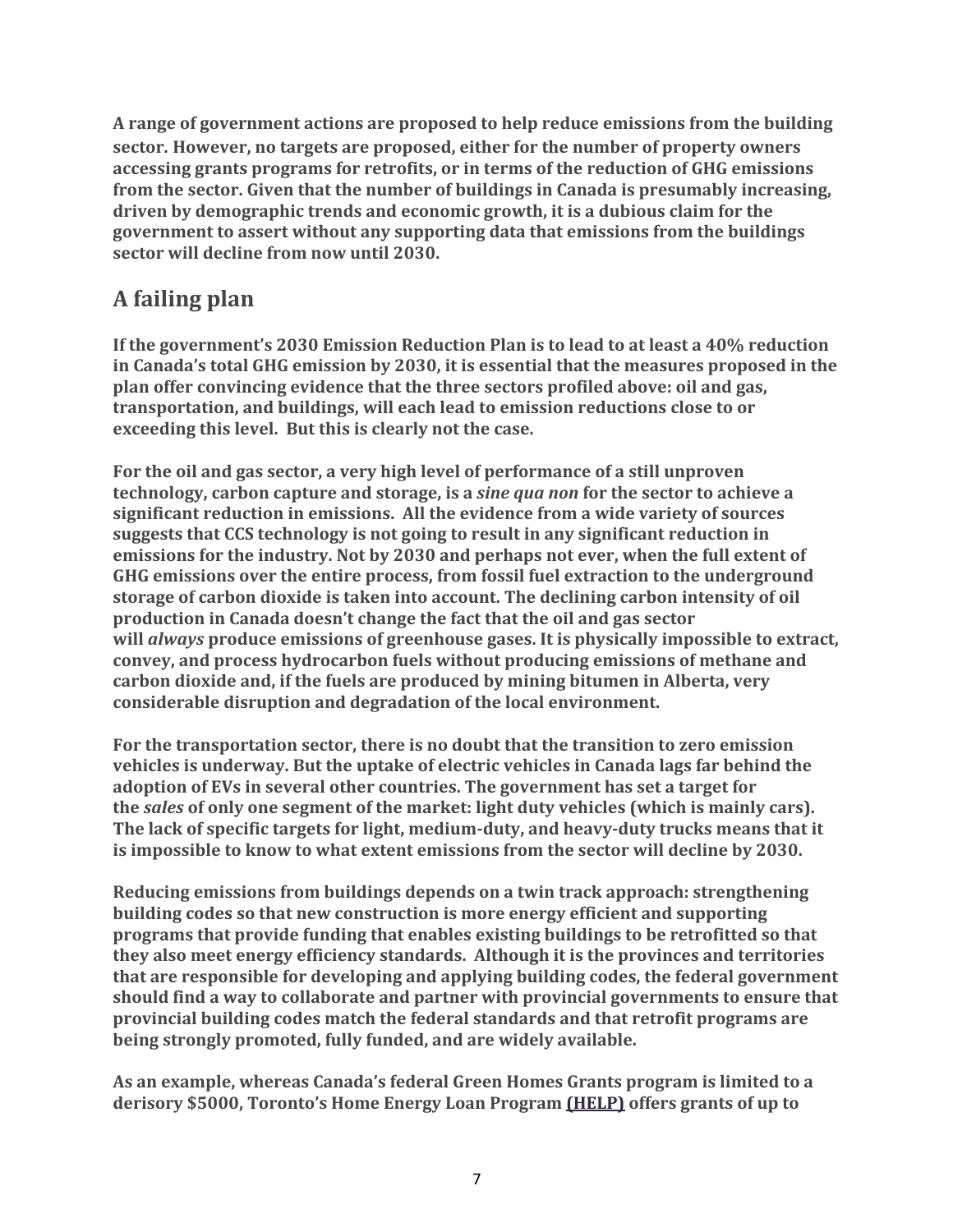**\$125,000. This covers a wide range of essential home energy improvements including high efficiency furnaces, boilers, and air conditioners; air source heat pumps; electric vehicle charging stations; battery storage; and improved insulation, air sealing and caulking. HELP is a municipal program where the loan is repaid through property taxes—which is the most effective way for homeowners to access funding for retrofits and to conveniently repay the loan. The federal government should introduce programs where substantial federal loans to municipalities would support the wider rollout of programs like HELP across Canada**.

**The 2030 Emissions Reduction Plan is very much a business-as-usual narrative. It assumes that the oil and gas industry will continue to grow—with its pollution conveniently cleaned up by a new helpful technology: carbon capture and storage essentially a get-out-of-jail-free card for the industry. It simply isn't going to work. Large petrochemical plants conveying gas phase fossil fuels over long distances under pressure will always have fugitive emissions. Higher ambient temperatures and heat waves driven by climate change will only make matters worse, as flanges strain and pipes expand and shift in the heat. Moreover, when production is disrupted by extreme weather: hurricanes, tornadoes, wildfires, and floods, engineers and plant operators scramble to shift operations to a stand-by status and this change of operations not infrequently involves flaring gases and dumping liquids into adjacent waterways just to bring the petrochemical plant to a lower and safer level of operation.**

**The EPR also relies heavily on the assumption that substantial levels of electrical power will be generated from small modular reactors (SMRs) before 2030. But although an SMR design will perhaps be able to generate power safely by the end of the decade, the cost of this electricity will be several times higher that the cost of power from solar, wind, and hydro. By 2030, it may well be wind power that is too cheap to meter.**

#### **Missing in action**

**The ERP is also notable not for what it discusses but for what it ignores.**

**The massive potential of offshore wind across Atlantic Canada is not even mentioned, and the critical importance of the Atlantic Loop interprovincial transmission system is awarded a derisory few million dollars to support further studies. A pan-Canadian highvoltage direct current transmission network is the key to a net zero emissions future for Canada.**

**The game-changing potential of vehicle to grid (V2G) technology in electricity demand management is not mentioned. Nor is hydropower pumped storage —likely to be a critical element of eastern Canada's and British Columbia's shift to 100% renewable energy. But by 2030, large MW-scale battery storage systems are likely to be commonplace and so cost-effective that every province will have dozens of them located across the peri-urban landscape, each communicating with the others and to the V2G network that maintains perfect grid stability and dispatchability even with 100% renewables.**